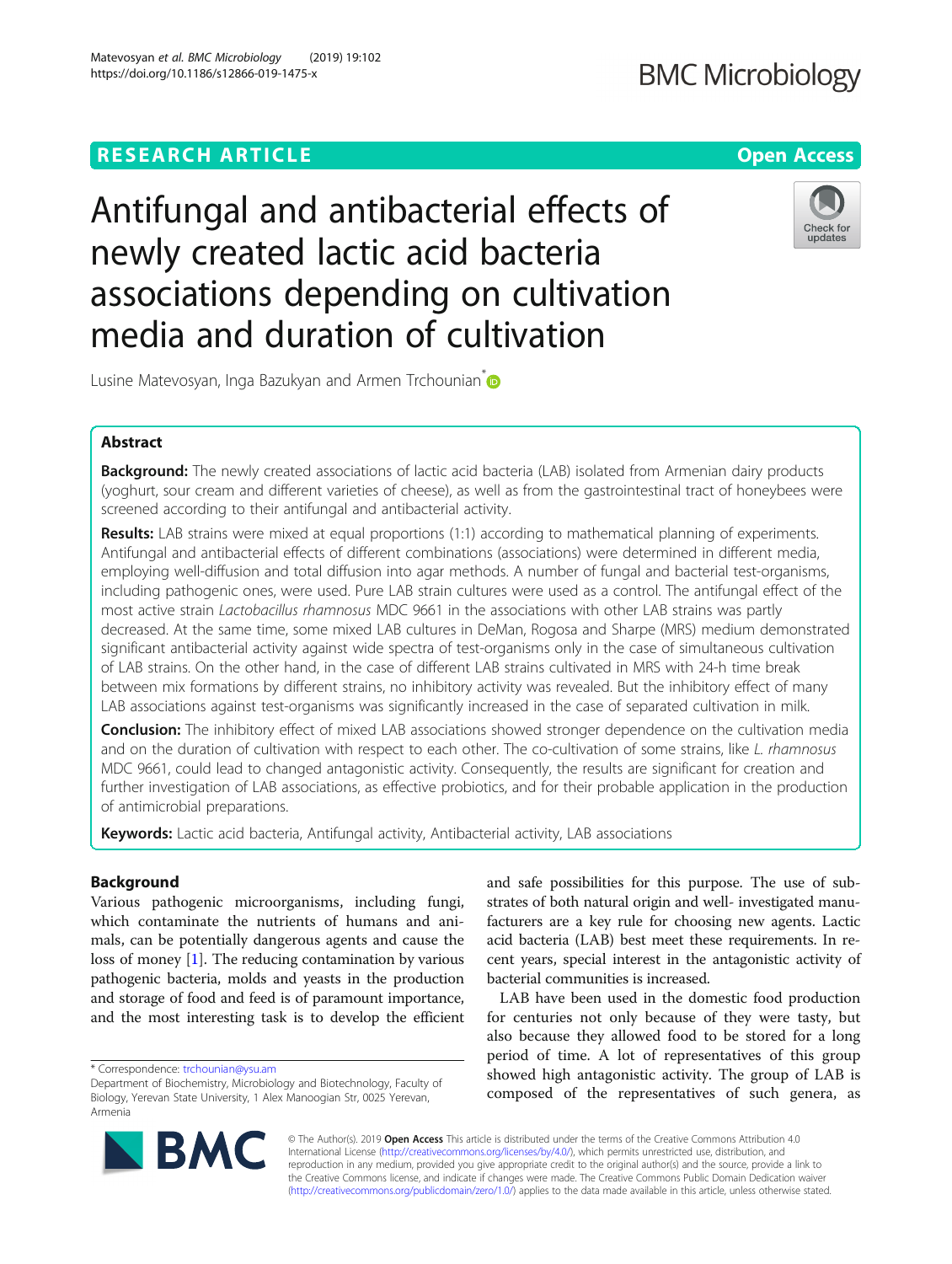Lactobacillus, Lactococcus, Streptococcus, Leuconostoc, Pediococcus, Enterococcus, Oenococcus, Weissella and others [\[2\]](#page-6-0). Of great interest is the genus Lactobacillus because of multiple antagonistic activities of its representatives. The list of antimicrobial metabolites synthesized by LAB includes organic acids, hydrogen peroxide, various lipids and bacteriocins [\[3\]](#page-6-0). LAB as the best probiotics were granted the status of Generally Regarded As Safe (GRAS) by the Food and Drug Administration (FDA) [\[4](#page-6-0)], and their benefits for human and animal gastrointestinal tract and immune system have been well known. However, the lack of the toxic effects of their metabolites is still under investigation [\[5,](#page-6-0) [6\]](#page-6-0).

The crucially different from each other ecological-geographic conditions of Armenia lead to the development of unique communities of LAB in national food products. Several data about the antimicrobial effects of mixed LAB cultures against food-borne pathogens have been published [[7](#page-6-0)–[11\]](#page-6-0). However, their dependence on different factors, including media composition and duration of cultivation, was not shown clearly. It is very important to create correct associations, in which all strains will show the synergistic effect not only in simultaneous growth but also during the synthesis of active components. Various scenarios are possible in these associations: competition for nutrients, inhibition of one strain by other antibacterial components, inhibition of necessary actions due to the use of bacterial components instead of preliminary nutrients, etc. Unfortunately, less data on the pathway of metabolism in microbial associations is known. So this is the first problem to be solved. The study of mixed LAB cultures would explain the various microbial-microbial interactions that can be used in the production of food and drugs.

The aim of this work was the creation of various LAB associations from the previously studied strains which have strong antimicrobial effects separately. The dependence of antifungal and antibacterial effects of the LAB combinations on the composition of nutrient media and cultivation has been studied.

#### Results

### Antifungal activity of LAB associations

The results of the antifungal effects of individual LAB strains were presented in previous studies [[12\]](#page-6-0), and were

|  | Table 1 Antifungal activity of LAB isolates |  |  |  |
|--|---------------------------------------------|--|--|--|
|--|---------------------------------------------|--|--|--|

also increased in Table 1. A study of the antifungal activity of 15 different LAB associations showed that they have almost the same inhibitory effects on various types of mold and yeast (Table [2](#page-2-0)). Interestingly, inhibitory effect of L. rhamnosus MDC 9661 in combination with other LAB strains (VKPM B-3809, RIN-2003-Ls, INRA-2010-4.2, INRA-2010-5.2 and INR-2010-Tsov-G-St) was partly decreased (see Table [2,](#page-2-0) Mixes 1–5). Particularly, L. rhamnosus MDC 9661 has partly lost its activity against P. aurantioviolaceum and G. candidum in the mixture with S. thermophilus VKPM B-3809, as well as against P. aurantioviolaceum and A. flavus in the mixture with RIN-2003-Ls. The associations of MDC 9661 with INRA-2010-4.2 and INRA-2010-5.2 couldn't inhibit the growth of P. aurantioviolaceum, T. viride and A. flavus. Finally, the mixture of MDC 9661 with INR-2010-Tsov-G-St did not show any activity against A. flavus. None of the associations can inhibit the growth of yeast. And only the combination of L. rhamnosus MDC 9661 with S. thermophilus VKPM B-3809 could inhibit the growth of A. *flavus*. Thus, we can conclude that the creation of associations with different strains of LAB and L. rhamnosus MDC 9661 is impractical; because in all associations, inhibition of the antifungal activity of MDC 9661 was observed.

#### Antibacterial activity of LAB associations

The results of the antibacterial activity of individual LAB strains are presented in Table [3](#page-2-0). Mixed cultures showed a significant difference depending on the type of cultivation and the type of growth medium. Interestingly, some LAB associations showed significant antibacterial activity in MRS against E. coli VKPM-M17, B. mesentericus WT, potentially pathogenic S. typhimurium MDC 1759, P. aeruginosa WT272786 and S. aureus MDC 5233 in the case of simultaneous cultivation of LAB strains (Fig. [1](#page-3-0)).

No inhibitory activity was observed against potential pathogenic strains in the case of time-spaced LAB cultivation in MRS. In this case, antibacterial effect was determined only against M. luteus WT and B. mesentericus WT (Fig. [2](#page-3-0)). Thus, the simultaneous cultivation of LAB strains can stimulate the production of antibacterial substances, enlarging their antibacterial activity.

| <b>TWART I</b> There is a compart a control of the interest of |             |                       |                |              |             |           |             |           |  |
|----------------------------------------------------------------|-------------|-----------------------|----------------|--------------|-------------|-----------|-------------|-----------|--|
| Fungi LAB strain                                               | M. plumbeus | P. aurantio-violaceum | Penicillumspp. | F. oxysporum | C. herbarum | T. viride | G. candidum | A. flavus |  |
| <b>MDC 9661</b>                                                | $^+$        |                       | ÷              |              | $\ddot{}$   | $\ddot{}$ |             | $+/-$     |  |
| RIN-2003-Ls                                                    |             |                       |                |              |             |           |             |           |  |
| <b>MDC 9632</b>                                                |             |                       |                |              |             |           |             |           |  |
| MDC 9633                                                       |             |                       |                | $+/-$        |             |           |             |           |  |
| <b>VKPM B-3809</b>                                             |             |                       |                |              |             |           |             |           |  |
| INR-2010-Tsov-G-St                                             |             |                       |                |              |             |           |             |           |  |

(+) - presence of antifungal activity which means the inhibition of 104 fungi spores, (−) - absence of antifungal activity, (+/−) - elongation of spore generation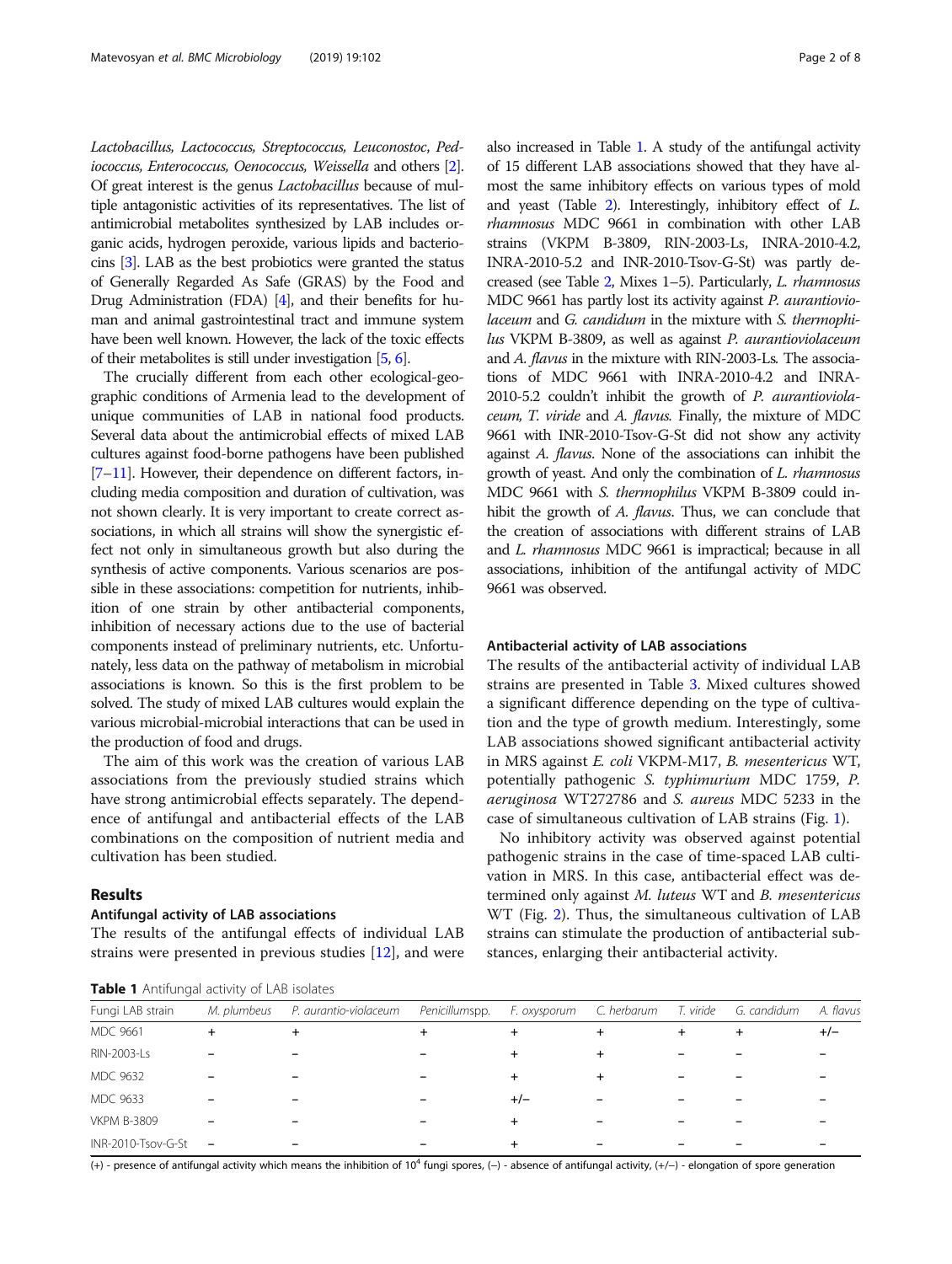| Fungi<br>Mix (1:1) | M. plumbeus | P. aurantio-violaceum | Penicillumspp. | F. oxysporum   | C. herbarum | T. viride      | G. candidum    | A. flavus |
|--------------------|-------------|-----------------------|----------------|----------------|-------------|----------------|----------------|-----------|
|                    | $\ddot{}$   |                       | $+$            | $\ddot{}$      | $\ddot{}$   | $\ddot{}$      |                |           |
| 2                  | $\ddot{}$   |                       | $\ddot{}$      | $\ddot{}$      | $+$         | $\ddot{}$      | +              |           |
| 3                  | $\ddot{}$   |                       | $+/-$          | $\ddot{}$      | $\ddot{}$   |                |                |           |
| 4                  |             |                       | $+$            | $\ddot{}$      | $\ddot{}$   |                | $\ddot{}$      |           |
| 5                  | $\ddot{}$   |                       | $\ddot{}$      | $\overline{+}$ | $+$         | $\overline{+}$ | $\overline{+}$ |           |
| 6                  |             |                       |                |                |             |                |                |           |
| 7                  |             |                       |                |                |             |                |                |           |
| 8                  |             |                       |                |                |             |                |                |           |
| 9                  |             |                       |                |                | $+/-$       |                |                |           |
| 10                 |             |                       |                |                |             |                |                |           |
| 11                 |             |                       |                |                | $+/-$       |                |                |           |
| 12                 |             |                       |                |                |             |                |                |           |
| 13                 |             |                       |                |                |             |                |                |           |
| 14                 |             |                       |                |                | $+/-$       |                |                |           |
| 15                 |             |                       |                | $+/-$          |             |                |                |           |

<span id="page-2-0"></span>Table 2 Antifungal activity of LAB associations

(+) - presence of antifungal activity which means the inhibition of 104 fungi spores, (−) - absence of antifungal activity, (+/−) - elongation of spore generation

Compared with cultivation in MRS, the inhibitory effect of many LAB associations was significantly increased in milk against E. coli VKPM-M17, S. aureus MDC 5233, B. mesentericus WT in the case of time-spaced strain cultivation (Fig. [3\)](#page-4-0). The same composition of media and cultivation type affected the antibacterial activity of mixed LAB cultures. Interestingly, some mixed cultures in milk showed an inhibitory effect even against B. subtilis WT-A1 strain, but no activity was detected against potential pathogenic test-organisms. The simultaneous cultivation of LAB was not investigated in milk, because the strain MDC 9661 could not grow in milk within 24 h.

## Discussion

The study of antimicrobial activity of LAB strains, especially their mixed cultures, becomes more and more promising. Unfortunately, there are not so many published works about antimicrobial effects of mixed LAB cultures; only a few data were published by different groups of researchers. Particularly, LAB associations

Table 3 Antibacterial activity of LAB isolates

| Test-organism<br>LAB strain | Medium     | E. coli M17              | Salmonella typhimurium 1759 | M. luteus | P. aeruginosa                  | S. aureus         | <b>B.</b> mesentericus | <b>B.</b> subtilis |
|-----------------------------|------------|--------------------------|-----------------------------|-----------|--------------------------------|-------------------|------------------------|--------------------|
| MDC 9661                    | Skim milk  | $13^*$                   | 16                          | 18        | 13                             | 17                |                        |                    |
|                             | <b>MRS</b> | 11                       | 14                          | 10        | 10                             | 18                | 10                     |                    |
| RIN-2003-Ls                 | Skim milk  | 12                       | 15                          | 18        | 10                             | 18                | -                      | 11                 |
|                             | <b>MRS</b> | 12                       | 12                          | 9         | 9                              | $\qquad \qquad -$ | 11                     |                    |
| <b>MDC 9632</b>             | Skim milk  | 12                       | 13                          | 17        | $\qquad \qquad \longleftarrow$ | 15                | 11                     | 11                 |
|                             | <b>MRS</b> | 12                       | 12                          | 9         | 11                             | -                 | 11                     |                    |
| MDC 9633                    | Skim milk  | 12                       | 15                          | 18        | 10                             | 16                | 10                     |                    |
|                             | <b>MRS</b> | 11                       | 13                          | 12        | 10                             | 11                | 10                     |                    |
| <b>VKPM B-3809</b>          | Skim milk  | 10 <sup>°</sup>          | 12                          | 16        | $\overline{\phantom{m}}$       | 12                | -                      |                    |
|                             | <b>MRS</b> | 12                       | 12                          | 9         | 10                             | 18                | 10                     |                    |
| E.d                         | Skim milk  | 10                       | 12                          | 17        | $\qquad \qquad -$              | 12                | -                      |                    |
|                             | <b>MRS</b> | 12                       | 11                          | 9         | 10                             | 20                | 10                     |                    |
| <b>B7</b>                   | Skim milk  | $\overline{\phantom{m}}$ | 12                          | 17        | 9                              | 15                | 9                      |                    |
|                             | <b>MRS</b> | 11                       | 15                          | 9         | 11                             | 13                | 16                     |                    |

\* Zones of test organism growth inhibition, Ø mm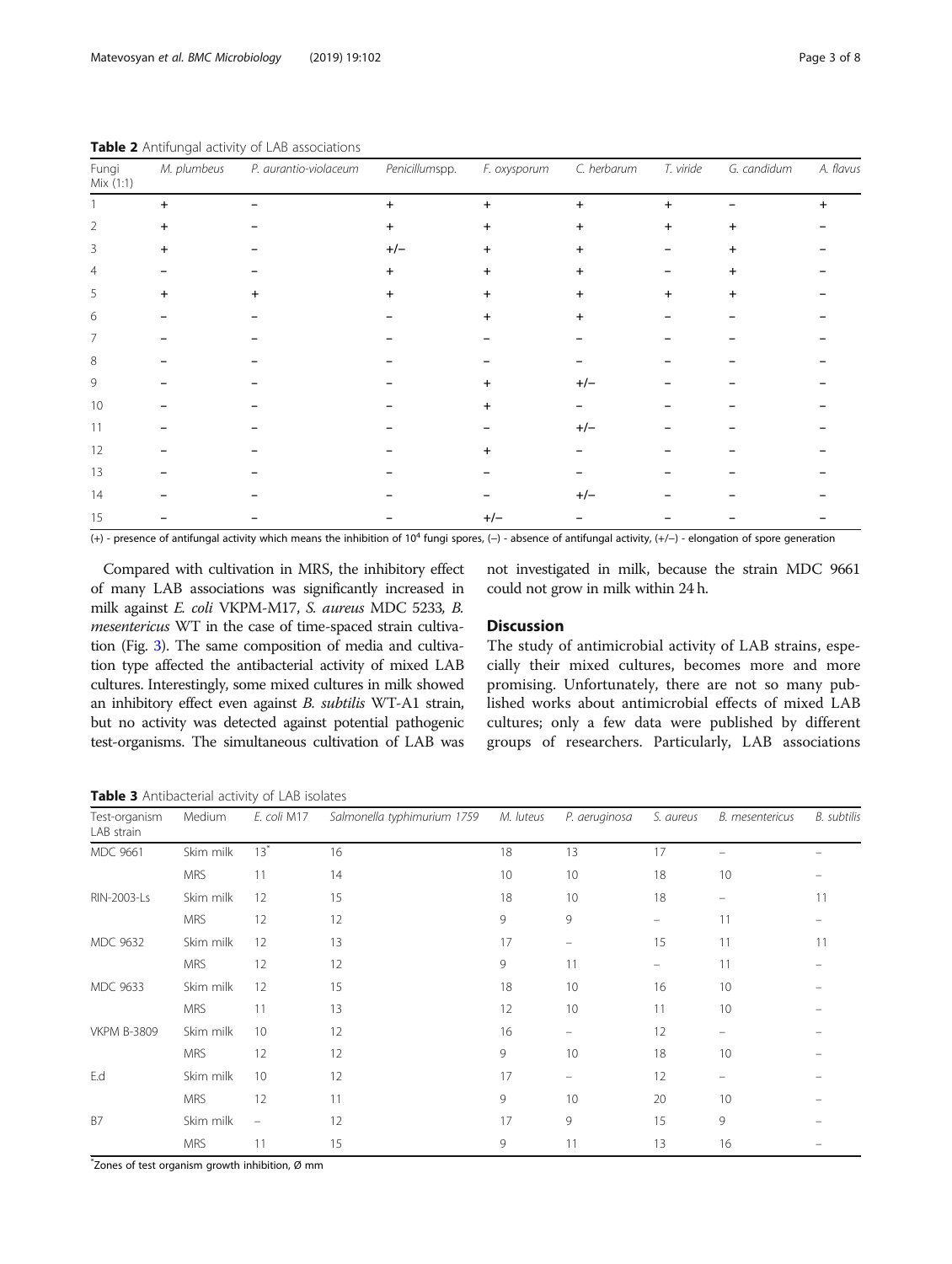

<span id="page-3-0"></span>

suppressed the growth of pathogens during preparation of borde. Borde is a traditional Ethiopian fermented low-alcohol beverage [[7\]](#page-6-0). During the borde fermentation a lot of outside microorganisms can contaminate the product. The authors showed the presence of antibacterial activity of borde LAB strains against all these bacteria. It should be noted that the amount of test microorganisms was increased by 3 log during 8 h cultivation in in supernatants that did not contain LAB cells. Interestingly, during simultaneous LAB cultivation and test

organisms, the colony forming units (CFU) of LAB was increased by the same amount under these conditions.

Other authors investigated the antibacterial activity of LAB mixtures which had been composed of six different strains. All these strains were isolated from the Ethiopian fermented milk ergo [[10\]](#page-6-0). They showed that the growth of P. aeruginosa, S. aureus and Sh. boyidii was completely inhibited during 5, 6, and 7 days, respectively, after addition of the newly created LAB mixture into ayib.

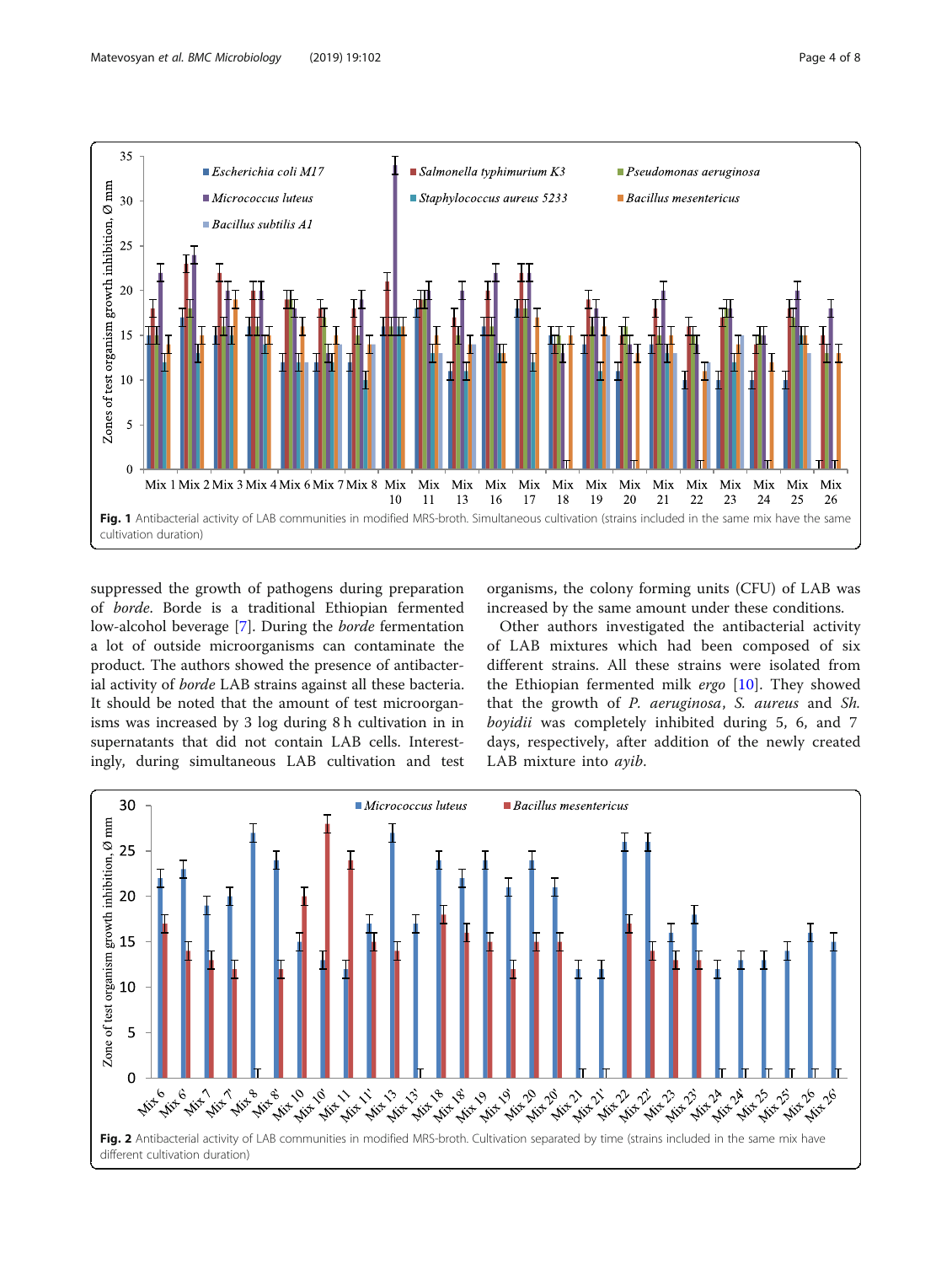<span id="page-4-0"></span>

In another work LAB strains were cultivated separately, but their cell-free cultural liquid was used for investigation of antibacterial activity [[11\]](#page-6-0). The highest antimicrobial activity of cell suspension was determined in MRS after 18 h incubation. The results indicated that S. thermophilus with L. bulgaricus had the highest antibacterial effect against S. aureus with a zone inhibition of  $10.5 \pm 0.35$  mm and for *E. coli* with  $4 \pm 0$  mm. On the other hand, our results showed the overproduction of inhibitory agents of LAB associations in the case of simultaneous cultivation in MRS. Simultaneously the antibacterial activity of various mixtures consisted of L. rhamnosus MDC 9661 and other LAB strains was increased from  $10 \pm 2$  mm of growth inhibition zone up to  $16 \pm 1$  mm in average against *P. aeruginosa* WT272786. Otherwise the overproduction of antibacterial components observed at the time spaced system during cultivation in milk. This may be due to production of some components, which are synthesized during the primary metabolism and used by the other bacteria, as a stimulator of antibacterial activity. This process occurs only in the presence of dairy components.

Sometimes LAB synergism can reduce their antimicrobial effect. Specifically, Domínguez-Manzano and Jiménez-Díaz [\[8](#page-6-0)] showed that bacteriocin production is significantly reduced in LAB co-cultures. Bacteriocins can be a good source of amino acids, and some LAB strains use these antibacterial components, as nutrients. This is possible due to the high proteolytic activity of strains. This mechanism allows them to survive at the presence of bacteriocin and can lead to inhibition of antagonistic activity  $[8]$  $[8]$ . At the same time, the activation of

growth of both symbiotic strains can be observed. Similarly, the same results were obtained during our experiments, when the antifungal activity of MDC 9661 combinations with other LAB was partially decreased.

Interesting results were obtained by other researchers in the case of antifungal activity of LAB associations as well as associations of LAB and lactose fermenting yeasts [[9](#page-6-0)]. Specifically, they showed that these associations have antagonistic activity against Penicillium notatum, Penicillium spp. and Cephalosporium humicola [\[9](#page-6-0)].

For centuries, Armenians have been preparing national food which has a stimulating effect on human and animal immune system, health, etc. [[13](#page-6-0)]. Traditional Armenian food is rich in proteins and essential nutrients. For the production of such kind of food the rural population separated and cultivated unique LAB associations for centuries. The selection was made on the basis of their antimicrobial, proteolytic and antifungal activities. The antibacterial and proteolytic activity of some isolated strains had been shown before [[14](#page-6-0)]. The antifungal effects of many LAB strains were investigated against different kinds of moulds in the previous study [[12\]](#page-6-0).

The antimicrobial components synthesized by LAB are in demand in industry as safe and specific bio-preservatives [[15](#page-7-0)]. Many bacteriocins produced by this group of bacteria have successfully proved to be preservatives for meat products, sea food, dairy and cereal products, fermented vegetables and fruits [\[16\]](#page-7-0). The main approaches to use of bacteriocins, as well as intact LAB strains with high inhibitory activity are extending the shelf life of foods, immobilizing them in packing materials and adding them to other preservatives. For the confirmation of the bacteriocineous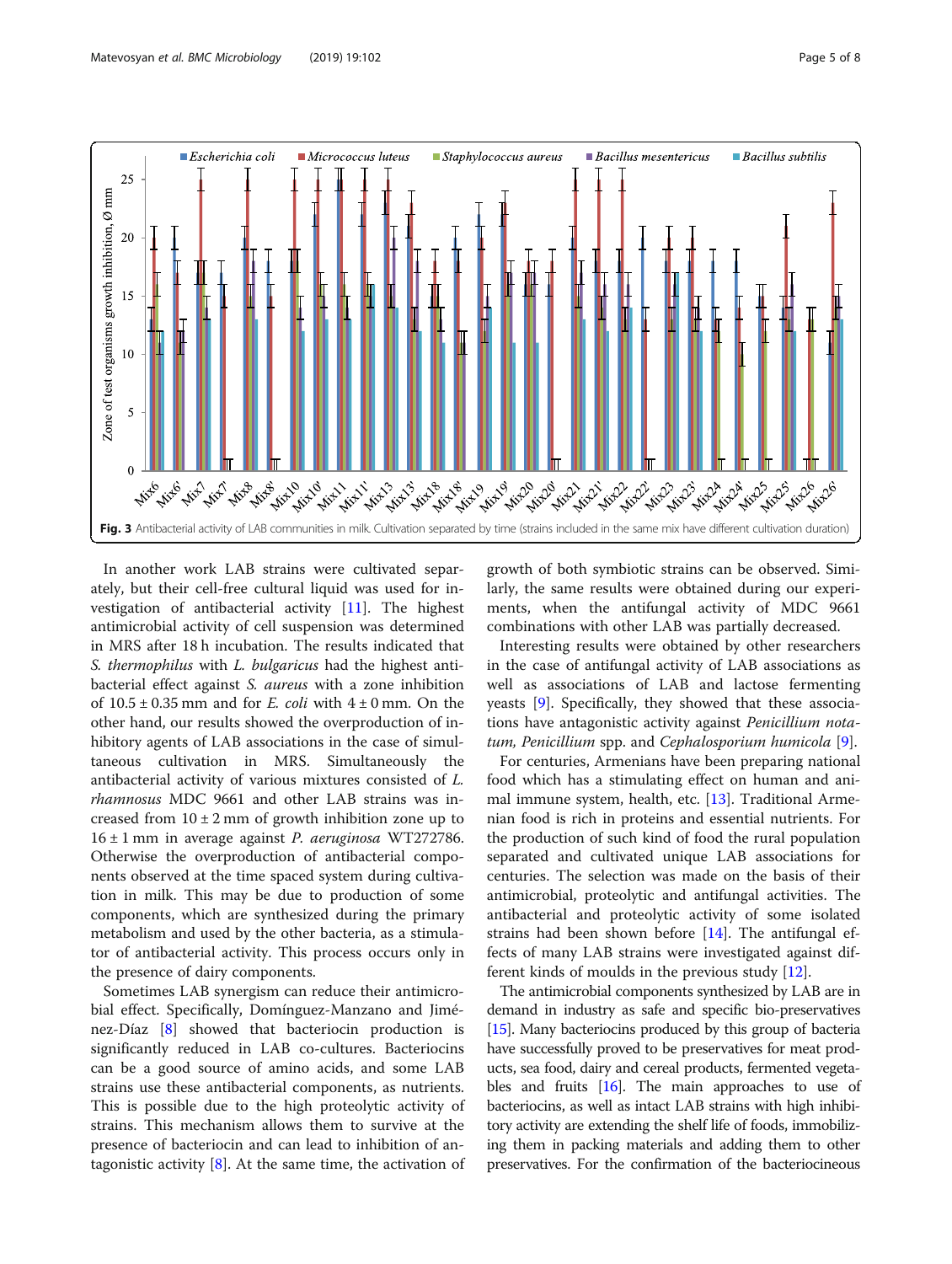nature of investigated LAB antibacterial components, the multiple following experiments should be done. Because we used previously investigated LAB strains in all mixtures, we can only assume that in the combinations they synthesized some antibacterial components with proteinaceous nature [[14](#page-6-0), [17](#page-7-0)].

#### Conclusions

Thus, it can be concluded that LAB associations revealed a stronger inhibitory effect in milk in the case of time-spaced cultivation. Co-cultivation of some strains, such as L. rhamnosus MDC 9661, could lead to the inhibition of its antagonistic activity. Of course, for the confirmation of this and understanding of the mechanisms of counteraction between LAB strains in associations, continual and more detailed research is required.

#### Methods

#### Objects of investigation

The different LAB strains isolated from traditional Armenian dairy product matsoun, cheeses and honeybees' gastrointestinal tract were used as the objects of this investigation: Lactobacillus rhamnosus R-2002 (the accession number is KY054594 and submitted in GenBank) deposited at Microbial Depository Center (MDC) (WDM803) ('Armbiotechnology' Scientific and Production Center, National Academy of Sciences of Armenia, Yerevan, Armenia) under the number MDC 9661, Lactobacillus delbrueckii subsp. bulgaricus (RIN-2003-Ls), L. delbrueckii subsp. lactis INRA-2010-4.2 and L. delbrueckii subsp. bulgaricus INRA-2010-5.2 under the code numbers MDC 9632 and MDC 9633, respectively [[18\]](#page-7-0), Enterococcus faecium INR-2010-Tsov-G-St, Streptococcus thermophilus VKPM B-3809, Enterococcus durans (E.d - provided by Institut Nationale de la Recherche Agronomique, Nantes, France, INRA), Lactobacillus spp. (B7 - isolated from honeybees).

#### Creation of LAB associations

All associations were created in accordance with the method explained by Matevosyan et al. [[20](#page-7-0)]. The LAB strains were cultivated in modified MRS broth  $(10 \text{ g} l^{-1})$ meat extract,  $10 g L^{-1}$  poly-peptone,  $5 g L^{-1}$  yeast extract,  $20 g L^{-1}$  glucose,  $2 g L^{-1}$  ammonium citrate,  $0.2 g L^{-1}$ MgSO<sub>4</sub>, 0.05 g L<sup>-1</sup> MnSO<sub>4</sub>, 1 g L<sup>-1</sup> Tween 80, 0.8% agar, sterilization at 1 atm., 15 min) at 37 °C during 24 h. For the same purpose, the 10% milk was used (the milk powder was produced by "Katnarat" LLC, Armenia) [[21](#page-7-0)].

#### Determination of antifungal activity

To determine the antifungal activity, the six most active LAB strains were selected, and from these strains 15 different combinations were created according to Bazukyan et al. [[19](#page-7-0)] and Matevosyan et al. [\[20](#page-7-0)]. The antifungal activity of E. durans was not studied, since it is the reference strain from INRA (Nantes, France), the antifungal activity of which was shown by Ahmadova et al. [\[22](#page-7-0)]. Strain B7 was not included in creation of associations because it was not active. The antifungal properties of LAB associations were determined by both well-diffusion method and total diffusion into agar. It should be mentioned, that all experiments were carried out using mod MRS media since it was suitable for both the growth of fungi (molds) and the growth of LAB. Various species of molds and yeasts were used as test-organisms: Mucor plumbeus, Geotrichum candidum, Fusarium oxysporum, Cladosporium herbarum (isolated from spoiled food and provided by Biopolymers interaction assemble, function and interaction of proteins laboratory (FIPL), INRA) [\[22](#page-7-0)], Aspergillus flavus, Penicillium aurantioviolaceum, Penicillium spp. and Trichoderma viride (isolated from spoiled food and provided by Dr. K. Grigoryan, Yerevan State University, Yerevan, Armenia), Candida albicans 301 (isolated from clinical material), Debaryomyces hansenii. The well-diffusion method was carried out according to the method provided in [\[23\]](#page-7-0) with using as the cultivation media Sabouraud with 0.9% w  $v^{-1}$ of agar. 50 μl of each LAB cultural liquid (LAB had been grown in modified MRS broth at 37 °C during 24 h) was added to wells (2 different LAB strains were mixed at equal proportions). The presence of antifungal activity was determined by the absence of fungal/yeasts growth around of well (qualitative test). Using diffusion into agar, 250 μL of each overnight LAB (2 different LAB strains were mixed at equal proportions) cultural liquid was added to small (7 mL) Petri dishes and covered by modified MRS agar. The suspension of fungal/molds spores (the amount was  $10<sup>4</sup>$  per ml) was dropwise applied on the surface of media after 48 h LAB cultivation. The suspensions of fungal spores were prepared according to Bazukyan et al. [\[19\]](#page-7-0). The antifungal activity was detected in the absence of fungal/molds growth on the surface of the medium (quantitative test). The antibacterial and antifungal activities of LAB mixtures were compared with the results of the initial strains.

#### Determination of antibacterial activity

Seven LAB strains were selected according to high antibacterial activity, which was studied previously [[14](#page-6-0), [18](#page-7-0)]. The strain E. faecium INR-2010-Tsov-G-St did not show any antibacterial activity, that is why it was not included in the combinations.

The antibacterial activity of 21 different LAB associations was determined. Antibacterial properties of LAB mixed cultures were studied both in modified MRS-broth and milk by two methods of cultivation (simultaneous cultivation of LAB strains and cultivation of these strains separated by time at 37 °C) by agar well diffusion method  $[20, 23]$  $[20, 23]$  $[20, 23]$  $[20, 23]$ .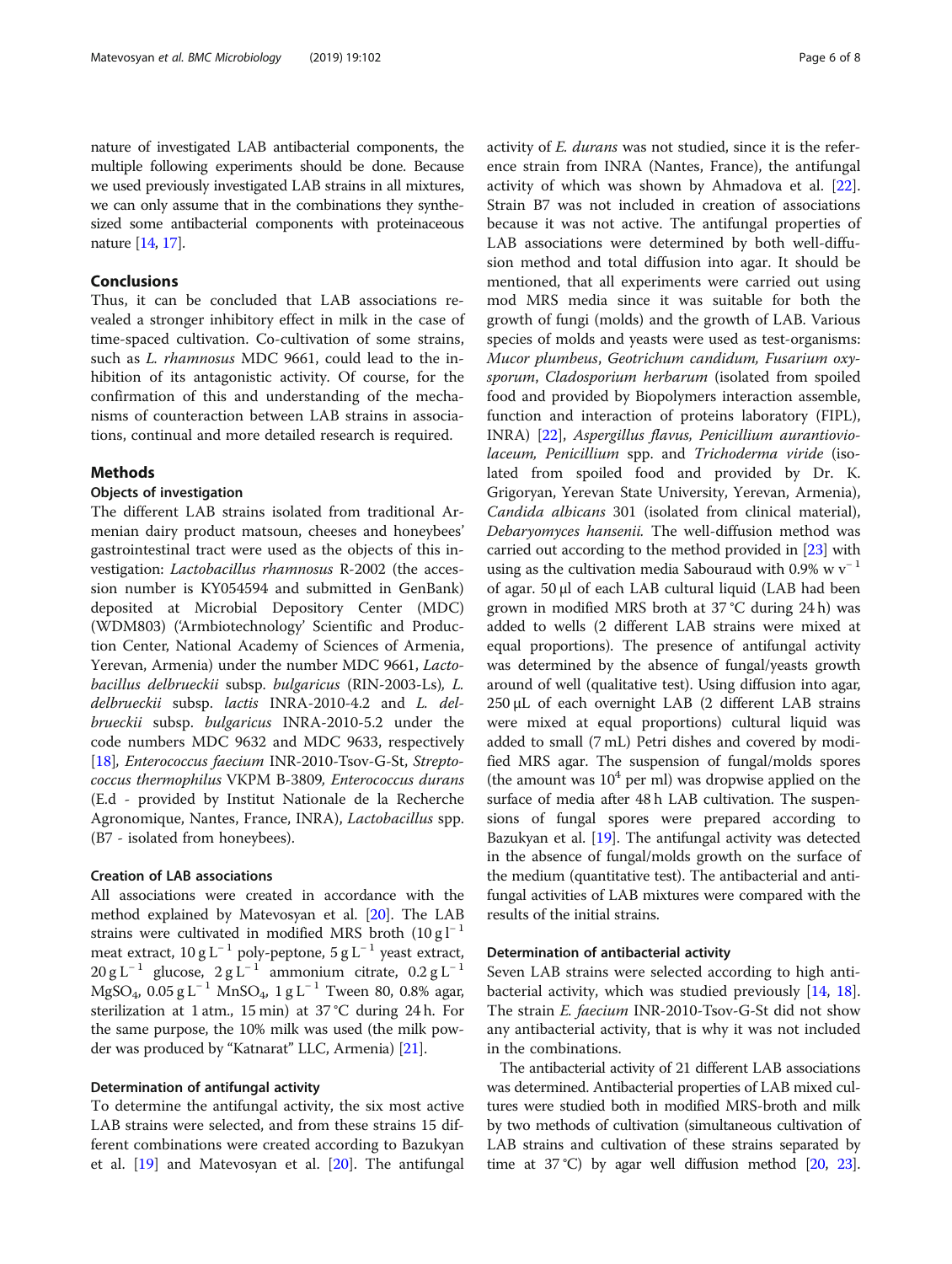<span id="page-6-0"></span>Different Gram-positive and Gram-negative representatives of various genera were used for detection of antibacterial activity: Staphylococcus aureus MDC 5233 (MDC, Armenia), Bacillus mesentericus WT, B. subtilis WT-A1 (isolated from a soil sample) and Micrococcus luteus WT (isolated from an air sample), Escherichia coli VKPM-M17 (Russian National Collection of Industrial Microorganisms, Institute of Genetics and Selection of Industrial Microorganisms, Moscow, Russia), Salmonella typhimurium MDC 1759 and Pseudomonas aeruginosa WT272786 (isolated from clinical material and provided by "Prom-Test" LLC, Yerevan, Armenia). 100 μL of the mixtures was added to well. Diffusion of antibacterial substances happened during 30 min at room temperature. The diameters of test-organisms growth inhibition zones were measured after 24 h. As a positive result, at least 2 mm in diameter, a net zone of inhibition was detected, as a positive result.

Simultaneous cultivation was carried out by mixing of each 2 separate LAB strains (0.5%) in the same growth medium (modified MRS-broth) and cultivating together at 37 °C during 24 h. The CFU of each initial LAB strain was adjusted to  $10^8$  before mixing. The agar well-diffusion method, which described above, has also been used in these experiments. The second way was time-spaced LAB strains cultivation (strains have different cultivation duration). At the first time, the first LAB strain was cultivated in mod MRS (or milk) during 24 h at 37 °C and then mixed with the second strain and cultivated again under the same conditions. So, the first LAB strain was cultivated during 48 h, and the second strain was cultivated during 24 h. Then the places of strains were changed. In each case the antibacterial activity of associations was compared with the same activity of LAB pure cultures.

#### Data processing

All data were averages of three independent experiments. The standard errors were determined using Software Excel 2013.

#### Abbreviations

BIA FIPL: Biopolymers Interaction Assemble, Function and Interaction of Proteins LaboratoryINRANational Research Institute of Agronomy; LAB: lactic acid bacteria; MDC: Microbial Depository Center; MRS: DeMan, Rogosa and Sharpe; VKPM: Russian National Collection of Industrial Microorganisms, Institute of Genetics and Selection of Industrial Microorganisms

#### Acknowledgements

The authors thank Drs. Jean-Marc Chobert and Thomas Haertle from INRA, Nantes (France) and Dr. Karina Grigoryan from Yerevan State University, Yerevan (Armenia) for providing fungi strains.

#### Funding

The work was done within the framework of Basic support from Committee of Science, Ministry of Education and Science of Armenia which financial support was used for the design of the study, and supported by Research grants from the Armenian National Science and Education Fund (ANSEF) based in New York, USA, to IB (#Biotech-3474; 4431), which financial support was used to collect samples, to analyze data and to purchase all consumables and materials.

#### Availability of data and materials

All data generated and/or analyzed during the current study are included in this published article. The datasets used and/or analyzed during this study are also available from the corresponding author on reasonable request.

#### Authors' contributions

IB was conceived and designed the experiments, performed the experiments, analyzed all data and interpreted the results, prepared and wrote the manuscript. LM performed experiments and wrote the manuscript. AT critically interpreted the results, provided discussion, revised and edited the manuscript. All authors have read and approved the manuscript.

#### Ethics approval and consent to participate

Not applicable.

#### Consent for publication Not applicable.

#### Competing interests

The authors declare that there is no conflict of interest among them.

#### Publisher's Note

Springer Nature remains neutral with regard to jurisdictional claims in published maps and institutional affiliations.

#### Received: 25 February 2019 Accepted: 7 May 2019 Published online: 17 May 2019

#### References

- 1. De Muynck C, Leroya AIJ, De Maeseneirea S, Arnautb F, Soetaerta W, Vandamme EJ. Potential of selected lactic acid bacteria to produce food compatible antifungal metabolites. Microbiol Res. 2004;159:339–46.
- 2. Ko SH. AhnC.Bacteriocin production by LactococcuslactisKC 2386 isolated from white kimchi. Food Sci. Biotech. 2000;9(4):263–9.
- 3. Nes IF, Kjos M, Diep DB. Antimicrobial components of lactic acid bacteria. In: Lahtinen S, Ouwehand AC, Salminen S, von WrightA, editors. Lactic acid Bacteria - microbiological and functional aspects:4<sup>th</sup> edition. CRC Press,2011Chapter. 15:286–322.
- 4. Ammor MS, Mayo B. Selection criteria for lactic acid bacteria to be used as functional starter cultures in dry sausage production: an update. Meat Sci. 2007;76:138–46.
- 5. Magnusson J. Antifungal activity of lactic acid bacteria. PhD thesis, Agraria 397, Swedish University of Agricultural Sciences, Uppsala, Sweden,2003.
- 6. Marco M. Lactobacillus plantarum in foods. In: Hirneisen KA, Kniel KE, editors. Encyclopedia of biotechnology in agriculture and food. New York: Taylor and Francis; 2011. p. 360–2.
- 7. Tadesse G, Ashenafi M, Ephraim E. Survival of E. coli O157:H7, Staphylococcus aureus, Shigella flexneri and Salmonella spp. in fermenting 'Borde', a traditional Ethiopian beverage. Food Cont. 2005;16:189–96.
- 8. Domínguez-Manzano J, Jiménez-Díaz R. Suppression of bacteriocin production in mixed species cultures of lactic acid bacteria. Food Control. 2013;30:474–9.
- 9. Saubenova MG, Kuznetsova TV, Khalymbetova AE, Shormanova MM. Antifungal activity of association of lactic acid bacteria: Institute of Microbiology and Virology, CS MES RK, Almaty, Republic of Kazakhstan; 2014.
- 10. Jermen MN, Fassil AT, Antenehe TT. Evaluation of the antagonistic effect of six mixed cultures of lactic acid bacteria, isolated from the Ethiopian fermented milk ergo, against some food borne pathogens inoculated into the Ethiopian cottage cheese ayib. African J Microb Res. 2015;9(29):1789–97.
- 11. Ravindran L, Manjunath N, Darshan PR, Suba GA. In vitro study analysis of antimicrobial properties of lactic acid bacteria against pathogens. J Bio Innovation. 2016;5:262–9.
- 12. Bazukyan I, Matevosyan L. Antifungal activity of lactic acid bacteria isolated from Armenian dairy products. The FEBS J. 2014;281 Suppl., 651.
- 13. Hakobyan AS, Panosyan OA, Bazukyan I. Isolation and study of the properties of lactic acid bacteria from starter cultures of matsun from different regions of Armenia. Sci Notes YSU NaturSci. 2006;3:149–52.
- 14. Movsesyan I, Ahabekyan N, Bazukyan I, Madoyan R, Dalgalarrondo M, Chobert J, Popov Y, Haertle T. Properties and survival under simulated